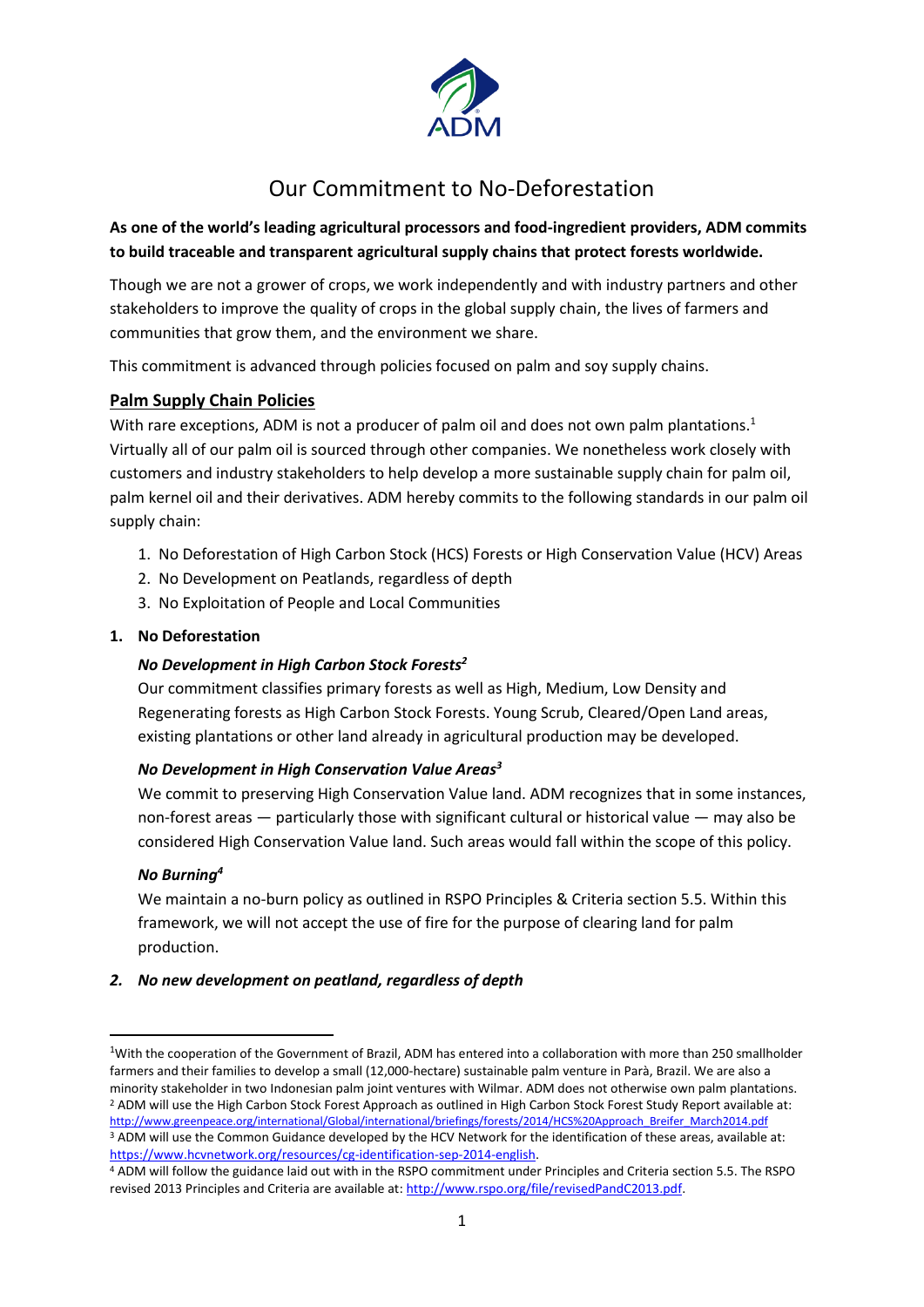

ADM will not accept new development of peatland, regardless of depth, for palm production. We remain committed to supporting RSPO Principles & Criteria Section 4.3 and the standards set forth in the RSPO manual on best-management practices for existing plantations on peatlands.

#### **3. No exploitation of people and local communities**

In accordance with our [Commitment to Respect Human Rights,](http://www.adm.com/en-US/company/Documents/HumanRights.pdf) we require that stakeholders in the ADM supply chain:

- Comply with all applicable laws and regulations;
- Never use child labor, or forced and/or bonded labor;
- Do not charge fees to job-seekers in exchange for employment, do not use labor brokers who charge such fees, and do not withhold collateral in the form of money, identification or other personal belongings—without workers' consent—as a condition of employment;
- Have appropriate measures in place to ensure eligibility for employment;
- Maintain systems and procedures designed to keep workers safe and protect them from occupational hazards, harassment and abuse;
- Do not discriminate in employment-related decisions;
- Compensate workers in accordance with all applicable local laws and regulations including those pertaining to age, minimum wage and hours worked—and provide working conditions that comply with applicable laws and industry norms;
- Respect workers' rights, including contract, temporary and migrant workers, to the freedom of association and the right to collective bargaining;
- Facilitate the inclusion of smallholders into the supply chain;
- Respect land-tenure rights, and the rights of indigenous and local communities to give or withhold their free, prior and informed consent to operations on lands to which they hold legal or customary rights; and
- Work collaboratively with stakeholders to improve working, environmental and safety conditions in agricultural supply chains.

This policy and applies across all palm oil supply chains in which ADM operates, from direct suppliers back to the source (plantation and smallholder-sourcing region), and for all companies in which ADM holds an ownership stake.

**Implementation and Reporting**: This policy is effective immediately. We understand that our palm suppliers may need time to implement the provisions described. We therefore expect our suppliers to develop action plans to achieve compliance by Dec. 31, 2015. We will partner with stakeholders to improve the performance of suppliers who do not adhere to these policies, but who are willing to commit to taking appropriate, immediate action to correct their violations. We will not conduct business with suppliers who violate this policy repeatedly and refuse to take action to comply.

ADM has joined the The Forest Trust as a Palm Oil member, and as such will work closely with TFT to begin mapping our palm oil supply chain and expeditiously develop appropriate action plans to create a more sustainable, traceable supply chain. These plans will also incorporate information gathered in the course of our implementation of Our Commitment to Human Rights. We will publish the action plans and provide regular updates of our progress.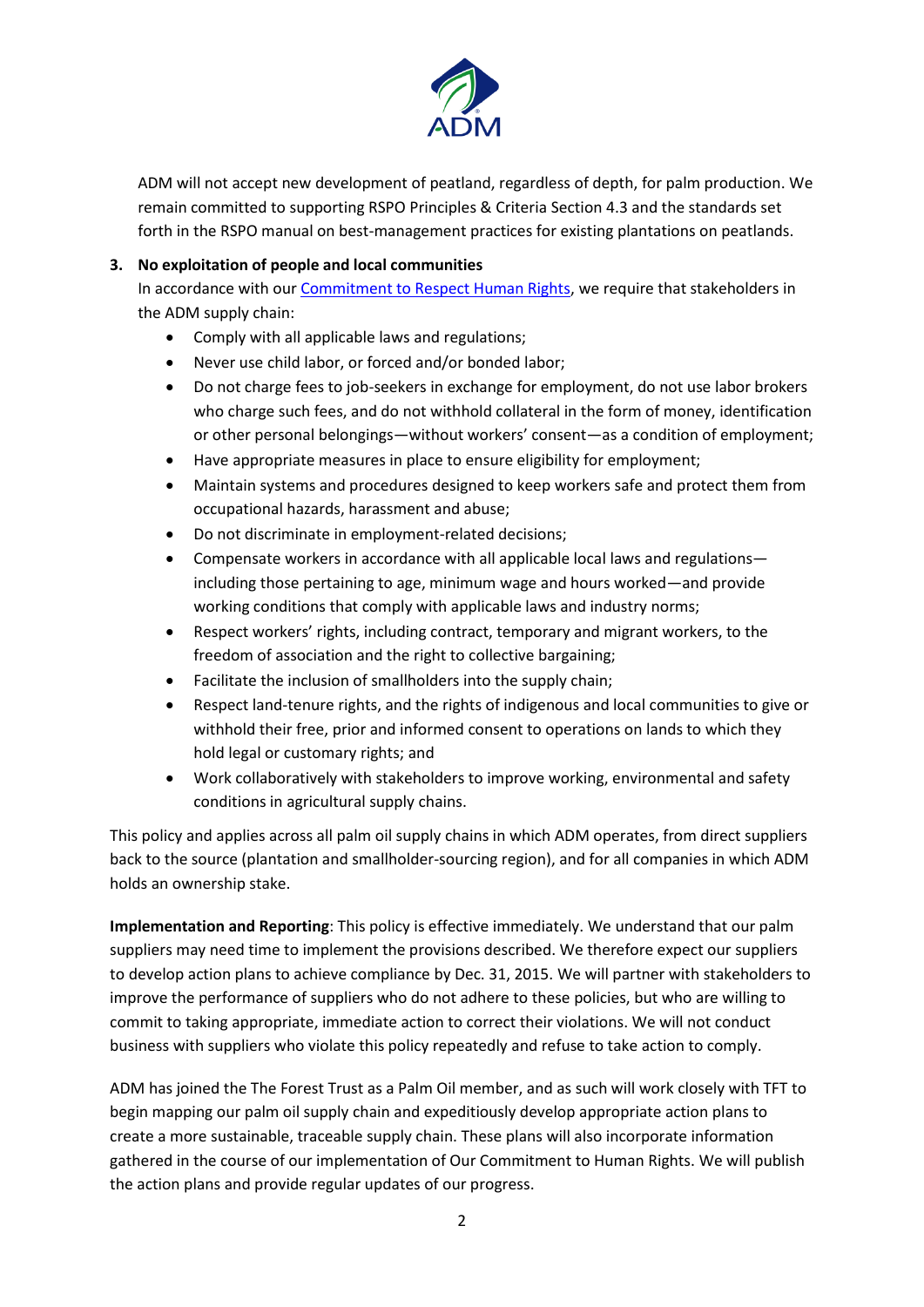

## **Soy Supply Chain Policies**

ADM does not grow soybeans, but rather purchases them primarily from third parties and cooperatives that combine crops from many growers. We commit to build a transparent, traceable soy supply chain that does not contribute to deforestation or exploitation. We recognize that this goal may be achieved in different ways in different countries and regions where we source, so we are currently working with partners and suppliers in a variety of ways:

#### 1. **ADM Responsible Soy Standard**

In March 2015, we will launch the ADM Responsible Soy Standard in Brazil on a pilot basis, with a group of growers participating in the initial implementation. We will work with expert third-party inspectors to conduct annual inspections that will assess growers based on their adherence to a broad set of social, environmental, legal and agronomic standards, including their labor practices, water and soil usage, solid waste management, observance of land rights, legal compliance, and the responsible use of fertilizers.

#### **2. IBAMA Embargo**

In Brazil, ADM participates in the Brazil Institute of Environment and Renewable Natural Resources embargo. Under this agreement, surveillance of deforested areas is made by satellite imaging and, if a producer clears a small fraction of native vegetation on his property and plants soy in this area, all of the farm's production becomes ineligible for trading.

#### **3. Brazilian Soy Moratorium**

We have joined with fellow industry participants to promote a sustainable supply chain for South American soybeans through our support of the Brazilian soy moratorium, which since 2006 has prohibited participants from trading, acquiring or financing soybeans from areas of the Amazon Biome that were deforested after July 2008.

In addition, ADM was the first company in South America to achieve the International Sustainability and Carbon Certification (ISCC) for soybeans by collaborating with growers in both Brazil and Paraguay to successfully complete exacting third-party audits.

We also work with Aliança da Terra—an NGO founded by farmers—to help Brazilian soy growers adopt sustainable agronomic practices. Under the Doing It Right program, soybean farmers allow ADT technicians to map their property and analyze their operations. From there, the organization develops a social and environmental action plan for the farmer and evaluates progress annually. To date, the project has resulted in the mapping of more than 600,000 hectares of soybeans.

#### **4. No exploitation of people and local communities**

In addition to being a signatory to the National Agreement to Eradicate Slave Labor in Brazil, our [Commitment to Respect Human Rights,](http://www.adm.com/en-US/company/Documents/HumanRights.pdf) extends to all stakeholders in the ADM soy supply chain:

- Comply with all applicable laws and regulations;
- Never use child labor, or forced and/or bonded labor;